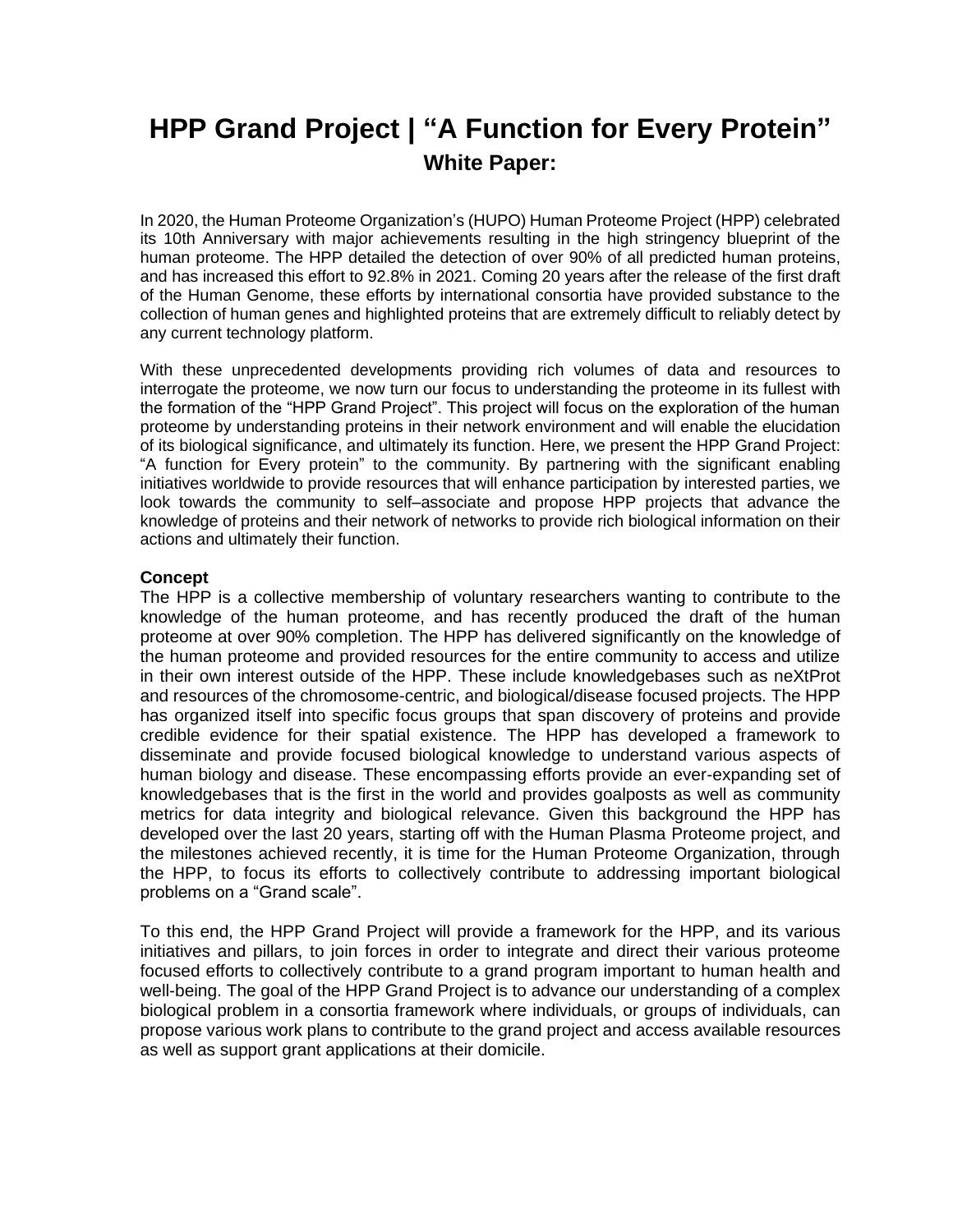# **The HPP Grand Project | "A Function for Every Protein"**

Over the last decade the HPP has demonstrated its capacity to muster significant resources and firepower to collectively work on significant biological programs and to tackle the understanding of complex processes at the molecular level. The HPP Grand project will build on the achievements of the HPP and involve interested new members to launch a new, long term grand challenge in biomedical research. During 2021, the HPP conducted a number of discussion sessions to define the HPP Grand Project upon advice form the HPP SAB. In 2020, the HPP SAB charged the HPP to integrate its efforts and the HPP Grand Project meets this challenge and provides a new and exciting direction that brings forward all of the HPP efforts.

# **Goals of the HPP Grand Project**

The HPP Grand Project "A Function for Every Protein will enable the deciphering and integration of networks to enable the understanding the underlying biology" allows the following:

- Status of proteins (quantitation, isoforms, PTMs etc.) to build networks/interactomes that can be perturbed whether by variation amongst individuals, disease or specific binding interactions, including comprehensive profiling (MS, Abs, or other technologies), protein complex formation and their functional relevance, analysis of specific diseases at the single cell level, broad disease applicability (response to infection and diseases (cancers, physiological disease, protein dysfunction (metabolic etc.).
- Illuminate the functional basis of the disease by building off the principles of disease manifestation from a genomic viewpoint and applying proteomics knowledge to define protein interactions and their roles.
- Pathology measure dynamics of disease; these include early-stage disease manifestation, therapeutic response once stratified, aberration of protein networks after intervention, and possible next therapeutic steps.

As the HPP EC members coalesced around the idea of a "A Function for Every Protein" project, a discussion around the utility and capabilities proceeded. To make the project compelling there will need to be specific projects proposed with short term goals to make the overall "Grand Project" viable and be able to direct the knowledgebase of networks that are studied with specific context of health and disease. The Pathology pillar plays an obvious role to propose specific clinically focused projects with direct therapeutic benefit.

The next steps are to identify specific projects under the "A Function for Every Protein" project umbrella and to begin to identify resources for members to tap into to support a project of this type.

The HPP Grand project must be a broadly applicable project yet remain focused to deliver on a staged program in a short timeframe to be relevant to the community. Obviously, there will be a large discussion on the selection of a project, but the underlying goal is to provide inclusivity to members and to realize what resources are available as well as how we can collectively garner new resources.

For resources, many individuals already have the desire and potential than can be applied to a project of this size. In addition, by combining with external consortia, the HPP can obtain new resources such as reagents to target significant numbers of proteins, e.g., the Human